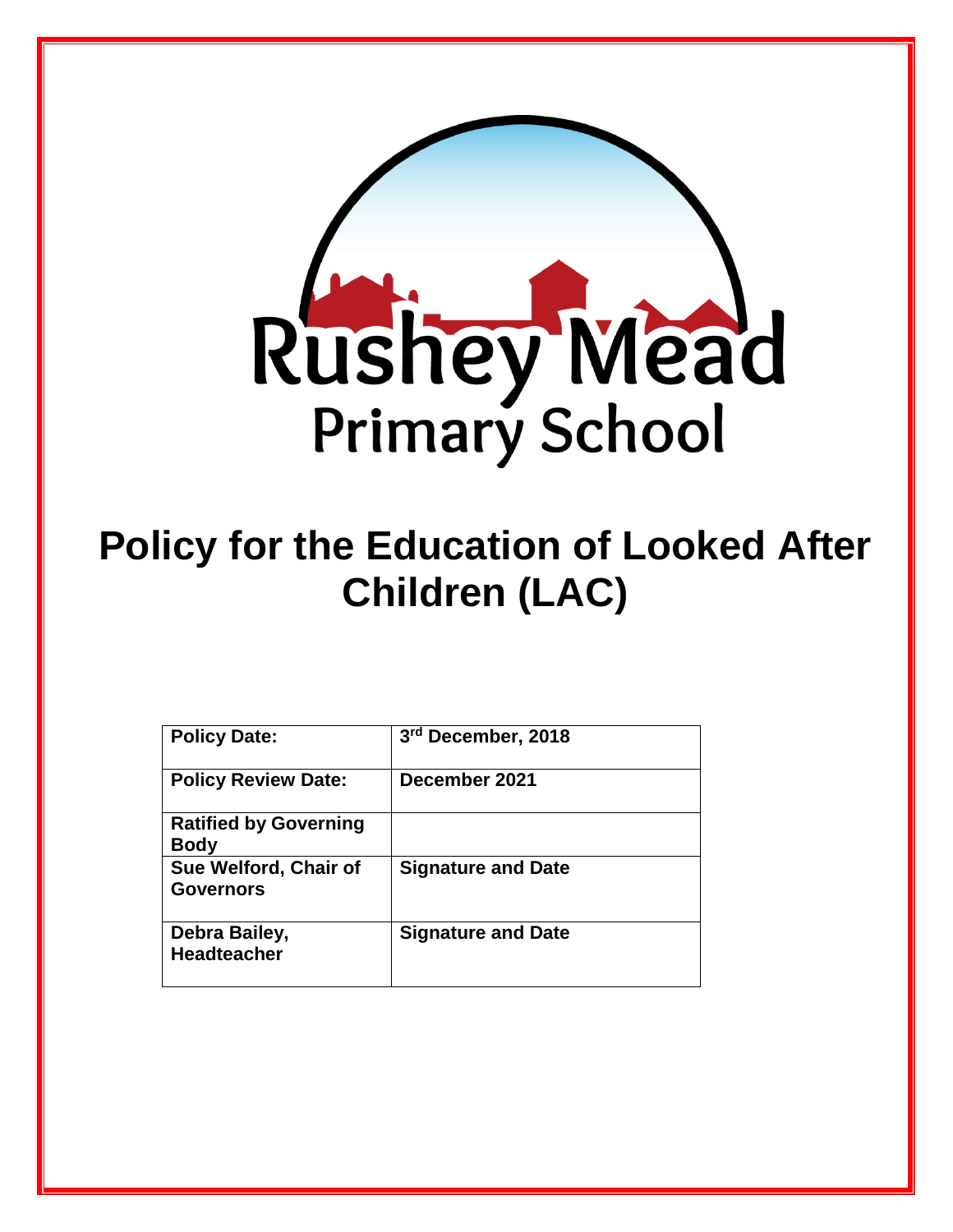# **Adopted and updated from Leicester City LA, November 2015**

# **Our Aim**

Our aim at Rushey Mead Primary School is to ensure that Looked After Children (LAC) and Previously Looked After Children (PLAC), through their education, enjoy and achieve, are healthy, stay safe, make a positive contribution and achieve economic well being.

# **Our Principles**

- We are corporate parents legally because we are in loco parentis. As corporate parents we accept that we have to be challenged by the question 'is this good enough for my child?'
- To work together, overcome differences between professionals and be child and solution focused.
- Our LAC will have timely access to education that meets their needs. No LAC will be without an appropriate education.
- Our LAC will not miss or be excluded from education: we will always work to find solutions and alternatives for individual LAC.
- Our LAC will feel safe in school and our aspiration is that they will also enjoy learning. A child who does not feel safe will not learn. How children feel about their school is important to us: we will listen and respond.

# **To whom does the policy apply?**

All staff, individuals and organisations, providing or supporting the education of our Looked After Children.

# **ROLES AND RESPONSIBILITIES:**

# **Designated Teacher**

Our school will nominate a member of the senior leadership team to be Designated Teacher for Looked After Children. The Designated Teacher will act as their advocate and co-ordinate support for them as per statutory guidance *'The role and responsibilities of the designated teacher for Children In Care '.*

If parts of the designated teacher role are delegated, this will be made clear to all those who are involved with the child.

The Designated Teacher will:

- Know all the Looked After Children in school and those who have recently left care and who may therefore, still need support
- Make sure the young person's voice is heard and responded to.
- Promote a culture of high expectations and aspirations for the achievement of Looked After Children
- Have sufficient up to date knowledge and training about the education, care and health [physical and psychological] needs of Looked After Children. To respond proactively, support and challenge staff and seek support and advice from professionals if they reach the limits of their professional knowledge.
- Ensure each LAC has an up to date, complete and high quality Personal Education Plan [PEP] every term.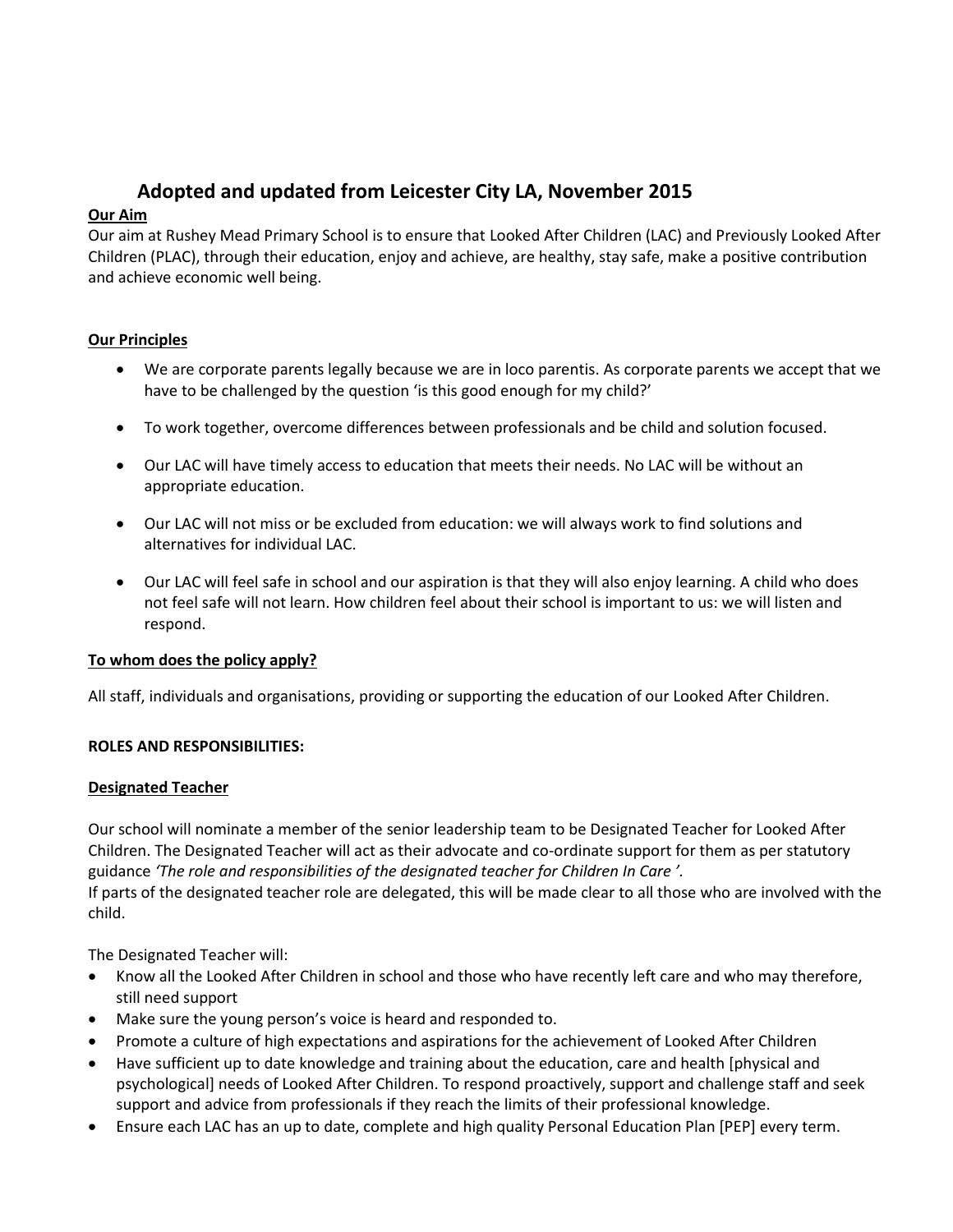- Ensure appropriate interventions and assessments are carried out so barriers to learning are overcome and record these plans in the PEP
- Make sure that Looked After Children are prioritised in support arrangements and that carers understand the importance of supporting learning at home
- Work closely with other agencies, sharing information as appropriate.
- Ensure that there are well supported plans for transitions including a plan for education, training and employment Post 16.
- Attend training
- Keep governors and SLT up to date with the needs, issues and outcomes for Looked After Children via a termly report and any other necessary communication.
- Ensure statutory funding (Pupil Premium Plus) is spent effectively and contributes to rapidly improving the education of all LAC in the school.

# **Governors**

Our governing body will nominate a governor who will:

- Ensure that the needs of Looked After Children are taken into account at a school management level.
- Support the Designated Teacher in carrying out their role by making time available and ensuring that they attend training about Looked After Children.
- Ensure that the needs and outcomes of Looked After Children are incorporated in policy decisions wherever relevant
- Ensure the school's work with Looked After Children is reviewed termly by the SLT and governing body.
- Undertake appropriate training

### **Senior Leadership Team will:**

- Listen to and take account of the views of Looked After Children
- Regularly review provision and outcomes for Looked After Children
- Follow guidance and statutory guidance on admissions, exclusions etc
- Prioritise Looked After Children in resource decisions and ensure that resources directly targeted at Looked After Children [Pupil Premium Plus, money for special needs etc.] are used directly for them.
- Work with, support and challenge wider partnerships in providing the best possible educational provision and support for our Looked After Children.
- Ensure Looked After Children have access to the best of what the school has to offer and that barriers to do with being in care which might make this difficult are overcome
- Promote multi agency working and a solution focused, child centred approach
- Ensure the outcomes for Looked After Children are tracked, monitored and appropriate interventions are put in place and included in termly PEPs

# **Virtual School**

We will work with our Virtual School so they will provide:

- Support and leadership to our school to ensure that our Looked After Children access high quality learning and support, which meets their needs in a timely way and leads them onto a long term education, training and employment pathway
- Strategic leadership to ensure there are high aspirations for Looked After Children's education and the right provision, policies and protocols are in place to support them
- Direct, targeted support for Looked After Children
- Training about education issues for all those who work with our Looked After Children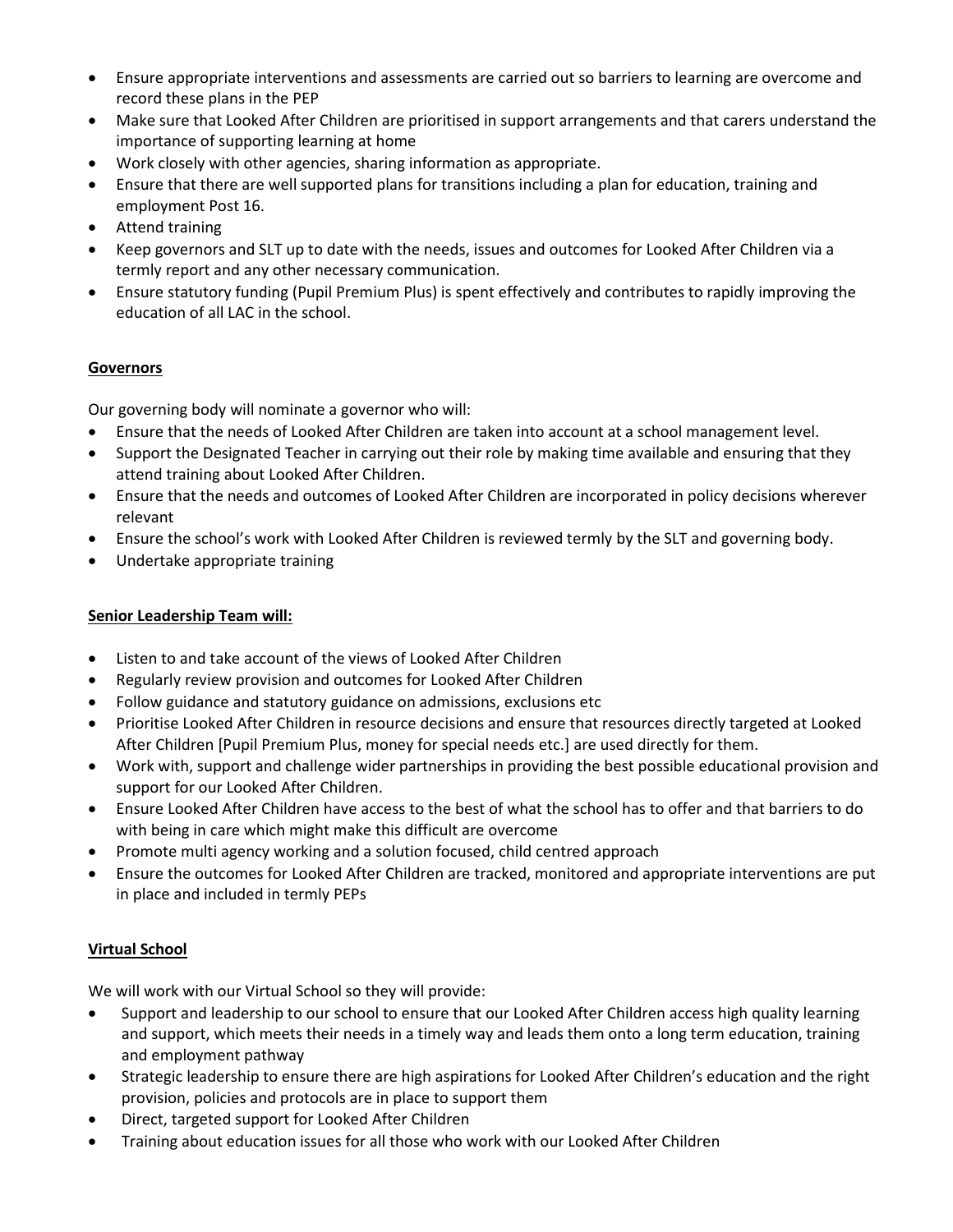- Specialist support to our school, for example: multi agency working, Personal Education Planning, preventing exclusion and promoting inclusion
- Support and advice to our LAC's social workers, foster carers and other agencies.
- Advice to other local authorities who have Looked After Children educated in our school.
- Data and analysis of outcomes for Looked After Children in our LA.

#### **DEALING WITH KEY CHALLENGES**

#### **Admissions**

- We will act in accordance with the law and admissions codes as they apply to schools, giving timely access to Looked After Children.
- Work with the local authority and other authorities to plan for admissions.
- If appropriate, ensure that 'pre admission professionals [and if appropriate PEP] meetings' are held and that arrangements are in place to support a child starting a new school
- Ensure the PEP is reviewed within 28 days of admission.

#### **Access to appropriate curriculum**

 Looked After Children will have access to the best curriculum that we can offer. We will work proactively with others to ensure that the curriculum is developed to meet needs.

#### **Access to support for LAC with Special Educational Needs**

- We will work proactively to ensure children's needs are assessed early and their needs met.
- The designated teacher will take the lead in ensuring support or assessment from other agencies is in place.
- We expect, direct, clear, timely advice from professionals, including attendance at meetings.

#### **Preventing exclusion and improving attendance**

- The Virtual School will be informed immediately, of fixed term exclusions by email
- Where attendance is falling or low the school will work with other agencies, including the Virtual School, to address the underlying issues and ensure a plan is in the PEP.
- The school will work with other agencies [including foster carer, social worker, psychology services and Virtual School] on prevention strategies. The school will seek, accept and be provided with support in a timely manner according to the availability of resources [including from the Virtual School] if a pattern of exclusion is developing and ensure plans to address issues are in the PEP.
- Funding and resources already in the school's budget to prevent exclusion [e.g. Pupil Premium Plus] will be used to promote inclusion and prevent exclusion.
- Our aim is to never exclude a Looked After Child:
- Permanent exclusions will only occur when all other options have been exhausted.
- Where a permanent exclusion can be anticipated because of a developing pattern of behaviour, alternatives will be found before this occurs.
- If a there is a permanent exclusion or managed transfer, we will not take a child off roll until a new placement is found. We will take a lead in working with others to find a high quality alternative placement.

# **Communication and Sharing information**